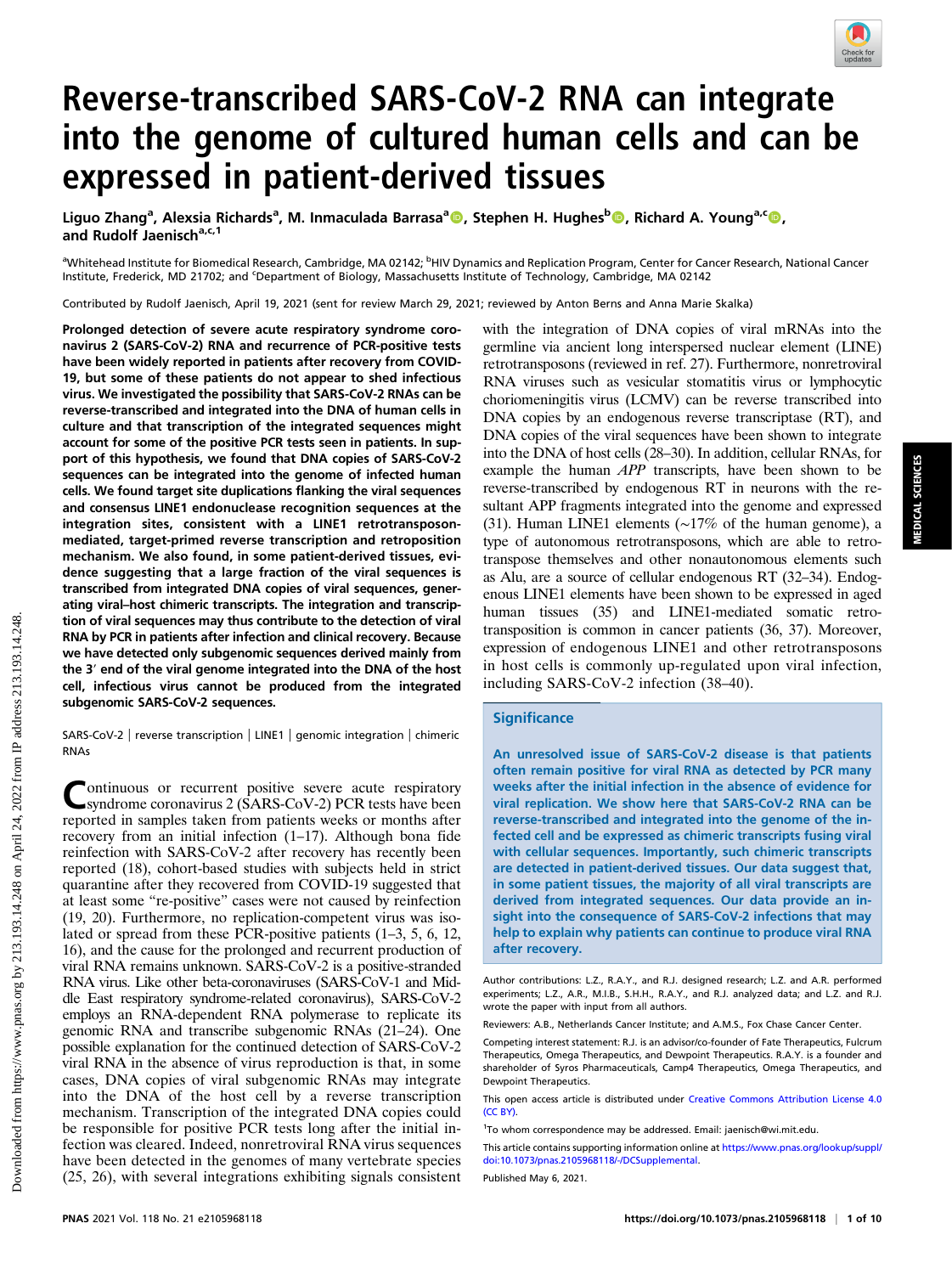In this study, we show that SARS-CoV-2 sequences can integrate into the host cell genome by a LINE1-mediated retroposition mechanism. We provide evidence that the integrated viral sequences can be transcribed and that, in some patient samples, the majority of viral transcripts appear to be derived from integrated viral sequences.

#### Results

Integration of SARS-CoV-2 Sequences into the DNA of Host Cells in Culture. We used three different approaches to detect genomic SARS-CoV-2 sequences integrated into the genome of infected cells. These approaches were Nanopore long-read sequencing, Illumina paired-end whole genomic sequencing, and Tn5 tagmentationbased DNA integration site enrichment sequencing. All three methods provided evidence that SARS-CoV-2 sequences can be integrated into the genome of the host cell.

To increase the likelihood of detecting rare integration events, we transfected HEK293T cells with LINE1 expression plasmids prior to infection with SARS-CoV-2 and isolated DNA from the cells 2 d after infection ([SI Appendix](https://www.pnas.org/lookup/suppl/doi:10.1073/pnas.2105968118/-/DCSupplemental), Fig. S1A). We detected DNA copies of SARS-CoV-2 nucleocapsid (NC) sequences in the infected cells by PCR ([SI Appendix](https://www.pnas.org/lookup/suppl/doi:10.1073/pnas.2105968118/-/DCSupplemental), Fig. S1B) and cloned the complete NC gene ([SI Appendix](https://www.pnas.org/lookup/suppl/doi:10.1073/pnas.2105968118/-/DCSupplemental), Fig. S1D) from large-fragment cell genomic DNA that had been gel-purified ([SI Appendix](https://www.pnas.org/lookup/suppl/doi:10.1073/pnas.2105968118/-/DCSupplemental), Fig. [S1](https://www.pnas.org/lookup/suppl/doi:10.1073/pnas.2105968118/-/DCSupplemental)C). The viral DNA sequence (NC) was confirmed by Sanger sequencing [\(Dataset S1\)](https://www.pnas.org/lookup/suppl/doi:10.1073/pnas.2105968118/-/DCSupplemental). These results suggest that SARS- $Co\bar{V}$ -2 RNA can be reverse-transcribed, and the resulting DNA could be integrated into the genome of the host cell.

To demonstrate directly that the SARS-CoV-2 sequences were integrated into the host cell genome, DNA isolated from infected LINE1-overexpressing HEK293T cells was used for Nanopore long-read sequencing (Fig. 1A). Fig. 1 B-D shows an example of a full-length viral NC subgenomic RNA sequence (1,662 bp) integrated into the cell chromosome X and flanked on both sides by host DNA sequences. Importantly, the flanking sequences included a 20-bp direct repeat. This target site duplication is a signature of LINE1-mediated retro-integration (41, 42). Another viral integrant comprising a partial NC subgenomic RNA sequence that was flanked by a duplicated host cell DNA target sequence is shown in  $SI$  Appendix, Fig. S2  $A$ –[C](https://www.pnas.org/lookup/suppl/doi:10.1073/pnas.2105968118/-/DCSupplemental). In both cases, the flanking sequences contained a consensus recognition sequence of the LINE1 endonuclease (43). These results indicate that SARS-CoV-2 sequences can be integrated into the genomes of cultured human cells by a LINE1-mediated retroposition mechanism. Table 1 summarizes all of the linked SARS-CoV-2–host sequences that were recovered. DNA copies of portions of the viral genome were found in almost all human chromosomes. In addition to the two examples given in Fig. 1 and *[SI Appendix](https://www.pnas.org/lookup/suppl/doi:10.1073/pnas.2105968118/-/DCSupplemental)*, Fig. S2, we also recovered cellular sequences for 61 integrants for which only one of the two host–viral junctions was retrieved  $(SI$  Ap*pendix*[, Fig. S2](https://www.pnas.org/lookup/suppl/doi:10.1073/pnas.2105968118/-/DCSupplemental)  $D-F$  $D-F$  and Table 1; Nanopore reads containing the chimeric sequences summarized in [Dataset S2\)](https://www.pnas.org/lookup/suppl/doi:10.1073/pnas.2105968118/-/DCSupplemental). Importantly, about 67% of the flanking human sequences included either a consensus or a variant LINE1 endonuclease recognition sequence (such as  $TTTT/A$ ) (*[SI Appendix](https://www.pnas.org/lookup/suppl/doi:10.1073/pnas.2105968118/-/DCSupplemental)*, [F](https://www.pnas.org/lookup/suppl/doi:10.1073/pnas.2105968118/-/DCSupplemental)ig. S2 D–F and Table 1). These LINE1 recognition sequences were either at the chimeric junctions that were directly linked to the 3′ end (poly-A tail) of viral sequences, or within a distance of 8–27 bp from the junctions that were linked to the 5′ end of viral sequences, which is within the potential target site duplication. Both results are consistent with a model in which LINE1-mediated retroposition provides a mechanism to integrate DNA copies of SARS-CoV-2 subgenomic fragments into host genomic DNA. About 71% of the viral sequences were flanked by intron or intergenic cellular sequences and 29% by exons (Fig. 1F and Table 1). Thus, the association of the viral sequences with exons is much higher than would be expected for random integration into the genome [human genome: 1.1% exons, 24% introns, and 75% intergenic DNA (44)], suggestive of preferential integration into exon-associated target sites. While previous studies showed no preference for LINE1 retroposition into exons (45, 46), our finding suggests that LINE1 mediated retroposition of some other RNAs may be different. We noted that viral–cellular boundaries were frequently close to the 5′ or 3′ untranslated regions (UTRs) of the cellular genes, suggesting that there is a preference for integration close to promoters or poly(A) sites in our experimental system.

To confirm the integration of SARS-CoV-2 sequences into genomic DNA by another method, we subjected DNA isolated from LINE1-transfected and SARS-CoV-2–infected HEK293T cells to Illumina paired-end whole-genome sequencing, using a Tn5-based library construction method (Illumina Nextera) to avoid ligation artifacts. Viral DNA reads were concentrated at the 3′ end of the SARS-CoV-2 genome ([SI Appendix](https://www.pnas.org/lookup/suppl/doi:10.1073/pnas.2105968118/-/DCSupplemental), Fig. S3). We recovered 17 viral integrants (sum of two replicates), by mapping human– viral chimeric DNA sequences (Fig. 1E and Table 2, chimeric sequences summarized in [Dataset S3\)](https://www.pnas.org/lookup/suppl/doi:10.1073/pnas.2105968118/-/DCSupplemental); 7 (41%) of the junctions contained either a consensus or a variant LINE1 recognition sequence in the cellular sequences near the junction (Fig.  $1E$  and Table 2), consistent with a LINE1-mediated retroposition mechanism. Similar to the results obtained from Nanopore sequencing, about 76% of the viral sequences were flanked by intron or intergenic cellular sequences and 24% by exons (Fig. 1F and Table 2).

About 32% of SARS-CoV-2 sequences (6/21 integration events in Nanopore, 4/10 in Illumina data) were integrated at LINEs, short interspersed nuclear elements, or long terminal repeat elements without evidence for a LINE1 recognition site, suggesting that there may be an alternative reverse transcription/ integration mechanism, possibly similar to that reported for cells acutely infected with LCMV, which resulted in integrated LCMV sequences fused to intracisternal A-type particle (IAP) sequences (29).

To assess whether genomic integration of SARS-CoV-2 sequences could also occur in infected cells that did not overexpress RT, we isolated DNA from virus-infected HEK293T and Calu3 cells that were not transfected with an RT expression plasmid (Fig. 2A). Tn5 tagmentation-mediated DNA integration site enrichment sequencing (47, 48) (Fig. 2B and [SI Appendix](https://www.pnas.org/lookup/suppl/doi:10.1073/pnas.2105968118/-/DCSupplemental), [Fig. S4](https://www.pnas.org/lookup/suppl/doi:10.1073/pnas.2105968118/-/DCSupplemental)A) detected a total of seven SARS-CoV-2 sequences fused to cellular sequences in these cells (sum of three independent infections of two cell lines), all of which showed LINE1 recognition sequences close to the human–SARS-CoV-2 se-quence junctions (Fig. 2 C–F and [SI Appendix](https://www.pnas.org/lookup/suppl/doi:10.1073/pnas.2105968118/-/DCSupplemental), Fig. S4 B–[D](https://www.pnas.org/lookup/suppl/doi:10.1073/pnas.2105968118/-/DCSupplemental), chimeric sequences summarized in [Dataset S4](https://www.pnas.org/lookup/suppl/doi:10.1073/pnas.2105968118/-/DCSupplemental)).

Expression of Viral–Cellular Chimeric Transcripts in Infected Cultured Cells and Patient-Derived Tissues. To investigate the possibility that SARS-CoV-2 sequences integrated into the genome can be expressed, we analyzed published RNA-seq data from SARS-CoV-2–infected cells for evidence of chimeric transcripts (49). Examination of these datasets (50–55) ([SI Appendix](https://www.pnas.org/lookup/suppl/doi:10.1073/pnas.2105968118/-/DCSupplemental), Fig. [S5\)](https://www.pnas.org/lookup/suppl/doi:10.1073/pnas.2105968118/-/DCSupplemental) revealed a number of human–viral chimeric reads ([SI Ap](https://www.pnas.org/lookup/suppl/doi:10.1073/pnas.2105968118/-/DCSupplemental)*pendix*[, Fig. S6](https://www.pnas.org/lookup/suppl/doi:10.1073/pnas.2105968118/-/DCSupplemental)  $\vec{A}$  and  $\vec{B}$ ). These occurred in multiple sample types, including cultured cells and organoids from lung/heart/ brain/stomach tissues ([SI Appendix](https://www.pnas.org/lookup/suppl/doi:10.1073/pnas.2105968118/-/DCSupplemental), Fig. S6B). The abundance of the chimeric reads positively correlated with viral RNA level across the sample types ([SI Appendix](https://www.pnas.org/lookup/suppl/doi:10.1073/pnas.2105968118/-/DCSupplemental), Fig. S6B). Chimeric reads generally accounted for 0.004–0.14% of the total SARS-CoV-2 reads in the samples. A majority of the chimeric junctions mapped to the sequence of the SARS-CoV-2 NC gene ([SI Ap](https://www.pnas.org/lookup/suppl/doi:10.1073/pnas.2105968118/-/DCSupplemental)*pendix*[, Fig. S6](https://www.pnas.org/lookup/suppl/doi:10.1073/pnas.2105968118/-/DCSupplemental)  $C$  and  $D$ ). This is consistent with the finding that NC RNA is the most abundant SARS-CoV-2 subgenomic RNA (56), making it the most likely target for reverse transcription and integration. However, recent data showed that up to 1% of RNA-seq reads from SARS-CoV-2–infected cells can be artifactually chimeric as a result of RT switching between RNA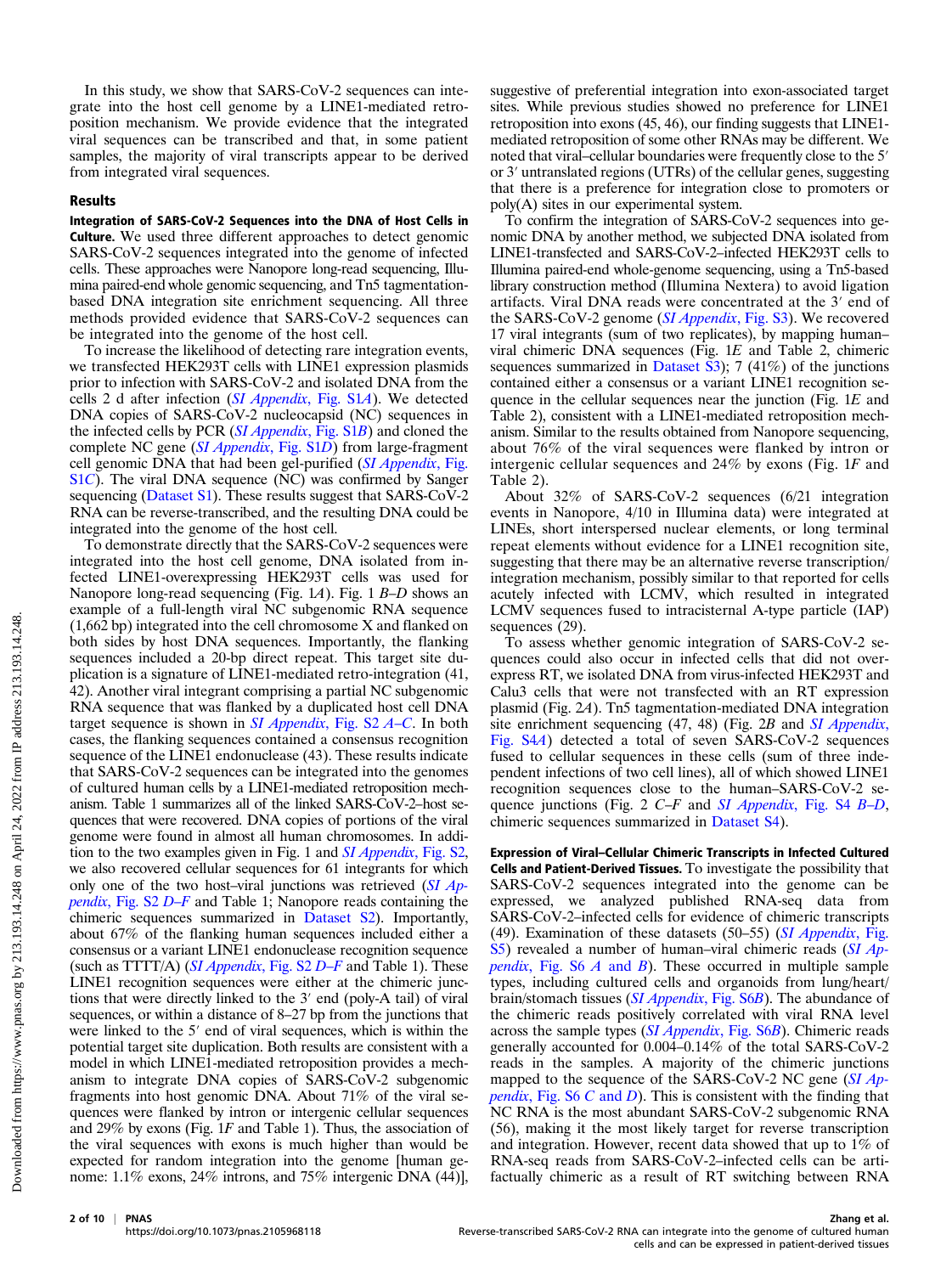

#### Nanopore sequencing read showing integration of a full-length SARS-CoV-2 NC subgenomic RNA sequence (magenta) and human genomic sequences (blue) flanking both sides of the integrated viral sequence. Features indicative of LINE1-mediated "target-primed reverse transcription" include the target site duplication (yellow highlight) and the LINE1 endonuclease recognition sequence (underlined). Sequences that could be mapped to both genomes are shown in purple with mismatches to the human genomic sequences in italics. The arrows indicate sequence orientation with regard to the human and SARS-CoV-2 genomes as shown in C and D. (C) Alignment of the Nanopore read in B with the human genome (chromosome X) showing the integration site. The human sequences at the junction region show the target site, which was duplicated when the SARS-CoV-2 cDNA was integrated (yellow highlight) and the LINE1 endonuclease recognition sequence (underlined). (D) Alignment of the Nanopore read in B with the SARS-CoV-2 genome showing the integrated viral DNA is a copy of the full-length NC subgenomic RNA. The light blue highlighted regions are enlarged to show TRS-L (I) and TRS-B (II) sequences (underlined, these are the sequences where the viral polymerase jumps to generate the subgenomic RNA) and the end of the viral sequence at the poly(A) tail (III). These viral sequence features (I-III) show that a DNA copy of the full-length NC subgenomic RNA was retro-integrated. (E) A human-viral chimeric read pair from Illumina paired-end whole-genome sequencing. The read pair is shown with alignment to the human (blue) and SARS-CoV-2 (magenta) genomes. The arrows indicate the read orientations relative to the human and SARS-CoV-2 genomes. The highlighted (light blue) region of the human read mapping is enlarged to show the LINE1 recognition sequence (underlined). (F) Distributions of human-CoV2 chimeric junctions from Nanopore (Left) and Illumina (Right) sequencing with regard to features of the human genome.

## Zhang et al. PNAS <sup>|</sup> 3 of 10 Reverse-transcribed SARS-CoV-2 RNA can integrate into the genome of cultured human cells and can be expressed in patient-derived tissues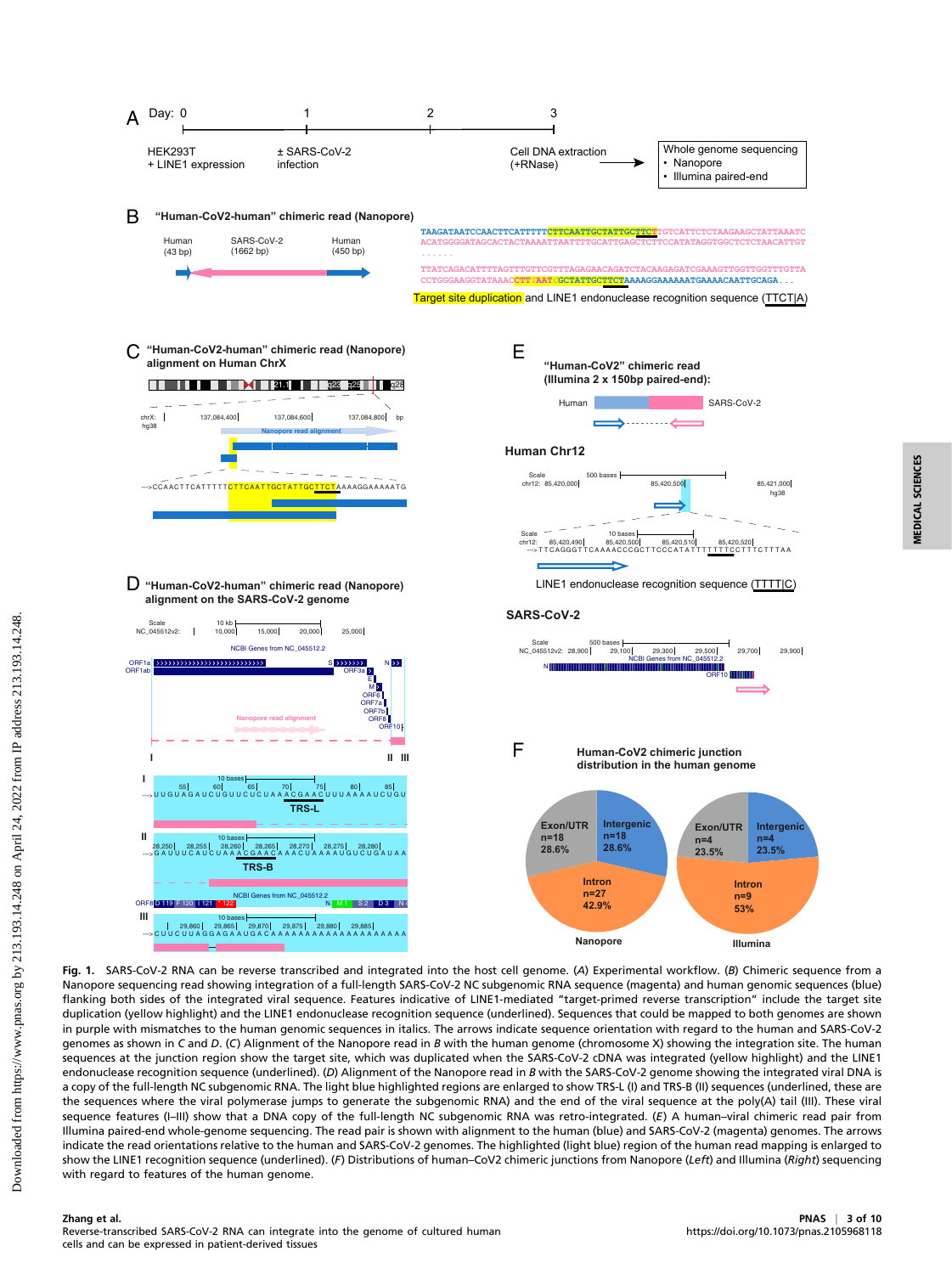|          | Number of sequences with<br>human-CoV2 junction | With LINE1 recognition sequence at/near Junction at human<br>junction (e.g., TTTT/A) | intergenic | Junction at<br>human intron | Junction at human<br>exon/UTR |
|----------|-------------------------------------------------|--------------------------------------------------------------------------------------|------------|-----------------------------|-------------------------------|
| chr1     | 10                                              |                                                                                      |            |                             |                               |
| chr2     |                                                 |                                                                                      |            |                             |                               |
| chr3     |                                                 |                                                                                      |            |                             |                               |
| chr4     |                                                 |                                                                                      |            |                             |                               |
| chr5     |                                                 |                                                                                      |            |                             |                               |
| chr6     |                                                 |                                                                                      |            |                             |                               |
| chr7     |                                                 |                                                                                      |            |                             |                               |
| chr8     |                                                 |                                                                                      |            |                             |                               |
| chr9     |                                                 |                                                                                      |            |                             |                               |
| chr10    |                                                 |                                                                                      |            |                             |                               |
| chr11    |                                                 |                                                                                      |            |                             |                               |
| chr12    |                                                 |                                                                                      |            |                             |                               |
| chr13    |                                                 |                                                                                      |            |                             |                               |
| chr14    |                                                 |                                                                                      |            |                             |                               |
| chr15    |                                                 |                                                                                      |            |                             |                               |
| chr16    |                                                 |                                                                                      |            |                             |                               |
| chr17    |                                                 |                                                                                      |            |                             |                               |
| chr18    |                                                 |                                                                                      |            |                             |                               |
| chr19    |                                                 |                                                                                      |            |                             |                               |
| chr20    |                                                 |                                                                                      |            |                             |                               |
| chr21    |                                                 |                                                                                      |            |                             |                               |
| chr22    |                                                 |                                                                                      |            |                             |                               |
| chrX     |                                                 |                                                                                      |            |                             |                               |
| Total    | 63                                              | 42                                                                                   | 18         | 27                          | 18                            |
| Fraction |                                                 | 66.7%                                                                                | 28.6%      | 42.9%                       | 28.6%                         |

Table 1. Summary of the human-CoV2 chimeric sequences obtained by Nanopore DNA sequencing of infected LINE1-overexpressing HEK293T cells

templates, which can occur during the cDNA synthesis step in the preparation of a RNA-seq library (57). Thus, because there is a mixture of host mRNAs and positive-strand viral mRNAs in infected cells, the identification of genuine chimeric viral– cellular RNA transcripts is compromised by the generation of artifactual chimeras in the assays.

We reasoned that the orientation of an integrated DNA copy of SARS-CoV-2 RNA should be random with respect to the orientation of the targeted host gene, predicting that about half the viral DNAs that were integrated into an expressed host gene should be in an orientation opposite to the direction of the host cell gene's transcription (Fig. 3A). As predicted, ∼50% of viral integrants in human genes were in the opposite orientation relative to the host gene in our Nanopore dataset (integration at human genes with LINE1 recognition sequences, Fig. 3B). Thus, for chimeric transcripts derived from integrated viral sequences, we would expect that ∼50% of the chimeric transcripts should contain negative-strand viral sequences linked to positive-strand host RNA sequences. We therefore determined the fraction of the viral and human–viral chimeric transcripts in infected cultured cells/organoids and in patient-derived tissues containing negative-strand viral RNA sequences.

The replication of SARS-CoV2 RNA requires the synthesis of negative-strand viral RNA, which serves as template for replication of viral genomic RNA and transcription of viral subgenomic positive-strand RNA (21). To assess the prevalence of negative-strand viral RNA in acutely infected cells, we determined the ratio of total positive to negative-strand RNAs. Between 0 and 0.1% of total viral reads were derived from negative-strand RNA in acutely infected Calu3 cells or lung organoids [our data and published data (50, 58)] (Fig. 3C and [SI](https://www.pnas.org/lookup/suppl/doi:10.1073/pnas.2105968118/-/DCSupplemental) Appendix[, Table S1\)](https://www.pnas.org/lookup/suppl/doi:10.1073/pnas.2105968118/-/DCSupplemental), similar to what has been reported in clinical samples taken early after infection (59). These results argue that the level of negative-strand viral RNA is at least 1,000-fold lower than that of positive-strand viral RNA in acutely infected cells, due at least in part to a massive production of positive-strand subgenomic RNA during viral replication. This greatly reduces the likelihood that random template switching during the reverse transcription step in the RNA-seq library construction would generate a large fraction of the artifactual chimeric reads that would contain viral negative-strand RNA fused to cellular positive-strand RNA sequences. We determined that between 0 and 1% of human–viral chimeric reads contained negativestrand viral sequences in the acutely infected cells/organoids (Fig. 3D and *SI Appendix*[, Table S1\)](https://www.pnas.org/lookup/suppl/doi:10.1073/pnas.2105968118/-/DCSupplemental), consistent with a small fraction of viral reads being derived from integrated SARS-CoV-2 sequences.

In contrast to the results obtained with acutely infected Calu3 cells or lung organoids, up to 51% of all viral reads, and up to 42.5% of human–viral chimeric reads, were derived from the negative-strand SARS-CoV-2 RNA in some patient-derived tissues [published data (60, 61), patient clinical background available in the original publications] (Fig.  $3E-G$  and *[SI Appendix](https://www.pnas.org/lookup/suppl/doi:10.1073/pnas.2105968118/-/DCSupplemental)*, [Tables S2 and S3\)](https://www.pnas.org/lookup/suppl/doi:10.1073/pnas.2105968118/-/DCSupplemental). Single-cell analysis of patient lung

Table 2. Summary of the human-CoV2 chimeric sequences obtained by Illumina paired-end whole-genome DNA sequencing of infected LINE1-overexpressing HEK293T cells

| Region features (human)                       | Intergenic | Intron | Exon/UTR |
|-----------------------------------------------|------------|--------|----------|
| Region number                                 |            |        |          |
| With L1 recognition sequence at/near junction |            |        |          |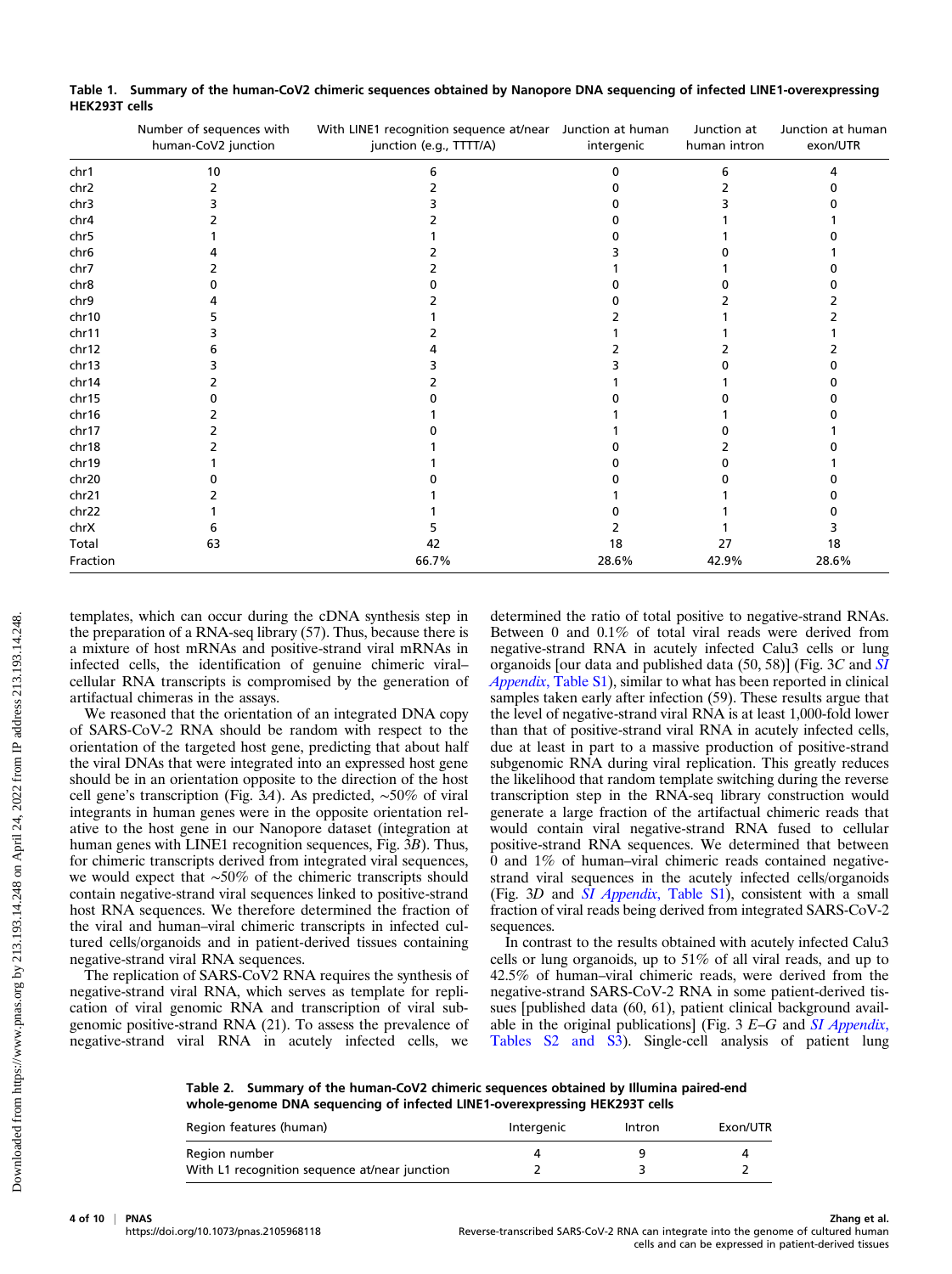

#### F **Human-CoV2 chimeric sequence summary:**

| Cell line      | Viral primer<br>target         | Human<br>chromosome | LINE1 recognition<br>sequence | Human genomic<br>feature |
|----------------|--------------------------------|---------------------|-------------------------------|--------------------------|
| <b>HEK293T</b> | Near 3' end of<br>viral genome | Chr15               | <b>TTTTIG</b>                 | Intergenic               |
|                |                                | Chr1                | <b>TTTTIG</b>                 | Intergenic               |
| Calu3 (rep1)   | Near 5' end of                 | Chr18               | <b>CTTTIA</b>                 | Intergenic               |
|                | NC gene                        | Chr <sub>2</sub>    | <b>TTTAIA</b>                 | <b>UTR</b>               |
|                |                                | Chr12               | <b>TTTAIA</b>                 | Intron                   |
| Calu3 (rep2)   | Near 5' end of<br>NC gene      | Chr12               | <b>TTTTIC</b>                 | Intron                   |
|                |                                | Chr4                | <b>TTTTIA</b>                 | Intron                   |

Fig. 2. Evidence for integration of SARS-CoV-2 cDNA in cultured cells that do not overexpress a reverse transcriptase. (A) Experimental workflow. (B) Experimental design for the Tn5 tagmentation-mediated enrichment sequencing method used to map integration sites in the host cell genome. (C) A human–viral chimeric read pair supporting viral integration. The reads are aligned with the human (blue) and SARS-CoV-2 (magenta) genomic sequences. The arrows indicate the read orientations relative to the human and SARS-CoV-2 genomes as shown in D and E. Sequence of the viral primer used for enrichment is shown with green highlight in the read (corresponding to the green arrow illustrated in B). Sequences that could be mapped to both genomes are shown in purple. (D) Alignment of the read pair in C with the human genome (chromosome 15, blue arrow). The highlighted (light blue) region of the human sequence is enlarged to show the LINE1 recognition sequence (underlined) with a 19-base poly-dT sequence (purple highlight) that could be annealed by the viral poly-A tail for "target-primed reverse transcription." Additional 5-bp human sequence (GAATG, blue) was captured in read 2 (C), supporting a bona fide integration site. (E) Alignment of the read pair in C with the SARS-CoV-2 genome (magenta). The viral primer sequence is shown with green highlight. (F) Summary of seven human–viral chimeric sequences identified by the enrichment sequencing method in the two cell lines showing the integrated human chromosomes, LINE1 recognition sequences close to the chimeric junction, and human genomic features at the read junction.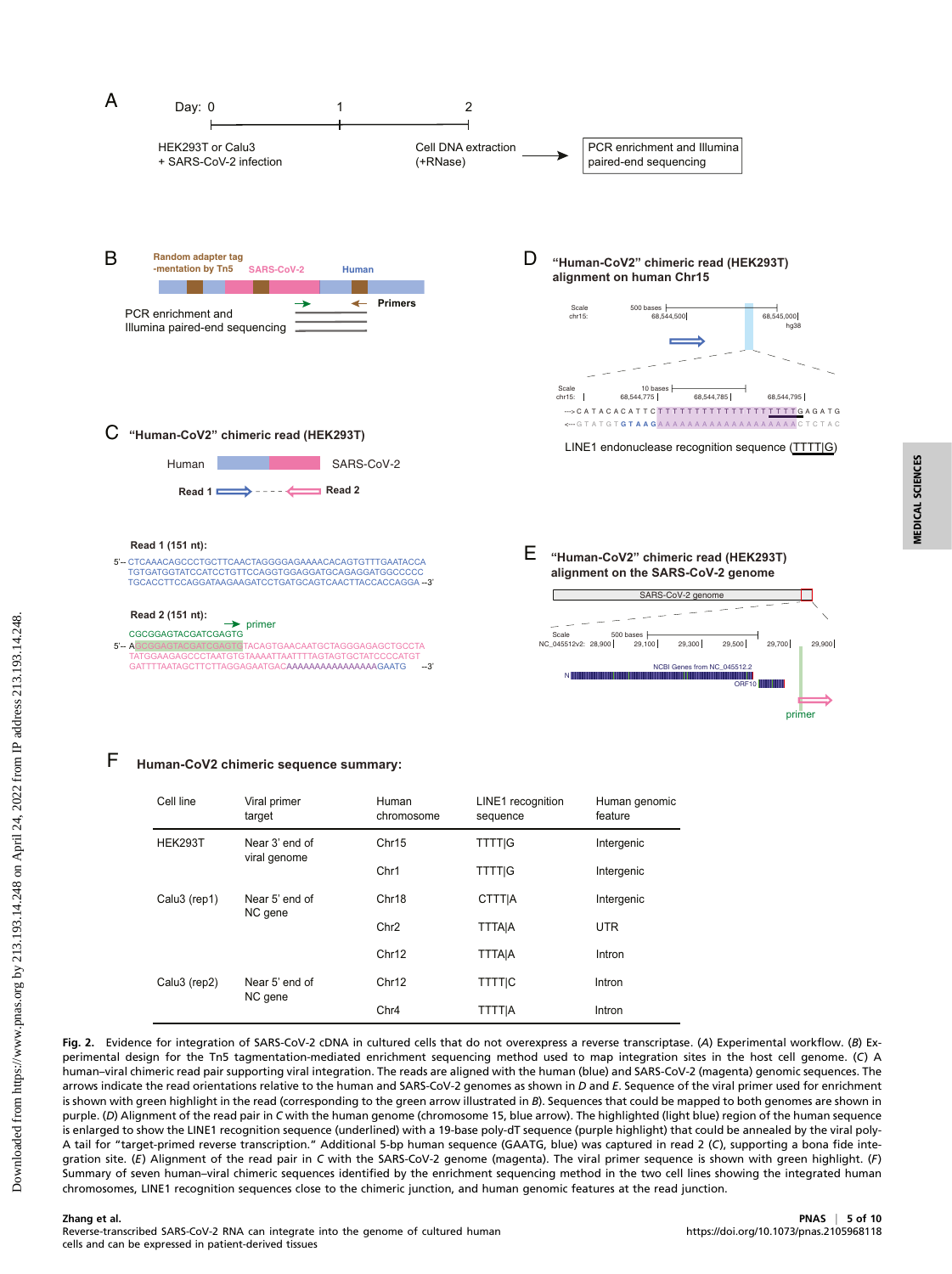

Fig. 3. Negative-strand viral RNA-seq reads suggest that integrated SARS-CoV-2 sequences are expressed. (A) Schema predicting fractions of positive- or negative-strand SARS-CoV-2 RNA-seq reads that are derived from viral (sub)genomic RNAs or from transcripts of integrated viral sequences. The arrows (Right) showing the orientation of an integrated SARS-CoV-2 (magenta) positive strand relative to the orientation of the host cellular gene (blue). (B) Fractions of SARS-CoV-2 sequences integrated into human genes with same ( $n = 15$ ) or opposite ( $n = 13$ ) orientation of the viral positive strand relative to the positive strand of the human gene. A total of 28 integration events at human genes with LINE1 endonuclease recognition sequences were identified from our Nanopore DNA sequencing of infected LINE1-overexpressing HEK293T cells (Fig. 1A). (C) Fraction of total viral reads that are derived from negative-strand viral RNA in acutely infected cells or organoids (see [SI Appendix](https://www.pnas.org/lookup/suppl/doi:10.1073/pnas.2105968118/-/DCSupplemental), Table S1 for details). (D) Fraction of human-viral chimeric reads that contain viral sequences derived from negative-strand viral RNA in acutely infected cells or organoids (see [SI Appendix](https://www.pnas.org/lookup/suppl/doi:10.1073/pnas.2105968118/-/DCSupplemental), Table S1 for details). (E) Fraction of total viral reads that are derived from negative-strand viral RNA in published patient RNA-seq data (autopsy FFPE samples, GSE150316, samples with no viral reads or of low library strandedness quality not included; see [SI Appendix](https://www.pnas.org/lookup/suppl/doi:10.1073/pnas.2105968118/-/DCSupplemental), Table S2 for details; reanalysis results consistent with the original publication). (F) Fraction of human-viral chimeric reads that contain viral sequences derived from negative-strand viral RNA in published patient RNA-seq data (autopsy FFPE samples, GSE150316; see [SI Appendix](https://www.pnas.org/lookup/suppl/doi:10.1073/pnas.2105968118/-/DCSupplemental), Table S2 for details). (G) Fraction of total viral reads that are derived from negative-strand viral RNA in published patient RNA-seq data (BALF samples, GSE145926; see [SI Appendix](https://www.pnas.org/lookup/suppl/doi:10.1073/pnas.2105968118/-/DCSupplemental), Table S3 for details). The red dashed lines in E-G indicate the level at which 50% of all viral reads (E and G) or viral sequences in human-viral chimeric reads (F) were from negative-strand viral RNAs, a level expected if all the viral sequences were derived from integrated sequences.

bronchoalveolar lavage fluid (BALF) cells from patients with severe COVID [published data (61)] showed that up to 40% of all viral reads were derived from the negative-strand SARS-CoV-2 RNA ([SI Appendix](https://www.pnas.org/lookup/suppl/doi:10.1073/pnas.2105968118/-/DCSupplemental), Fig. S7). Fractions of negative-strand RNA in tissues from some patients were orders of magnitude higher than those in acutely infected cells or organoids (Fig. 3 C–G). In fixed (formalin-fixed, paraffin-embedded [FFPE]) autopsy samples, in 4 out of 14 patients (Fig. 3E and SI Appendix[, Table S2\)](https://www.pnas.org/lookup/suppl/doi:10.1073/pnas.2105968118/-/DCSupplemental), and in BALF samples, in 4 out of 6 patients (Fig. 3G and [SI Appendix](https://www.pnas.org/lookup/suppl/doi:10.1073/pnas.2105968118/-/DCSupplemental), [Table S3\)](https://www.pnas.org/lookup/suppl/doi:10.1073/pnas.2105968118/-/DCSupplemental), at least ∼20% of the viral reads were derived from negative-strand viral RNA. In contrast to acutely infected cells (Fig. 3  $C$  and  $D$  and  $SI$  *Appendix*[, Table S1\)](https://www.pnas.org/lookup/suppl/doi:10.1073/pnas.2105968118/-/DCSupplemental), there was little or no evidence for virus reproduction in these autopsy samples (60). As summarized in *SI Appendix*[, Table S2](https://www.pnas.org/lookup/suppl/doi:10.1073/pnas.2105968118/-/DCSupplemental), there were negative-strand viral sequences in a large fraction of the human–viral chimeric reads (up to ∼40%) in samples from one patient. Different samples derived from the same patient revealed a similarly high fraction of negative viral strand–human RNA reads. Several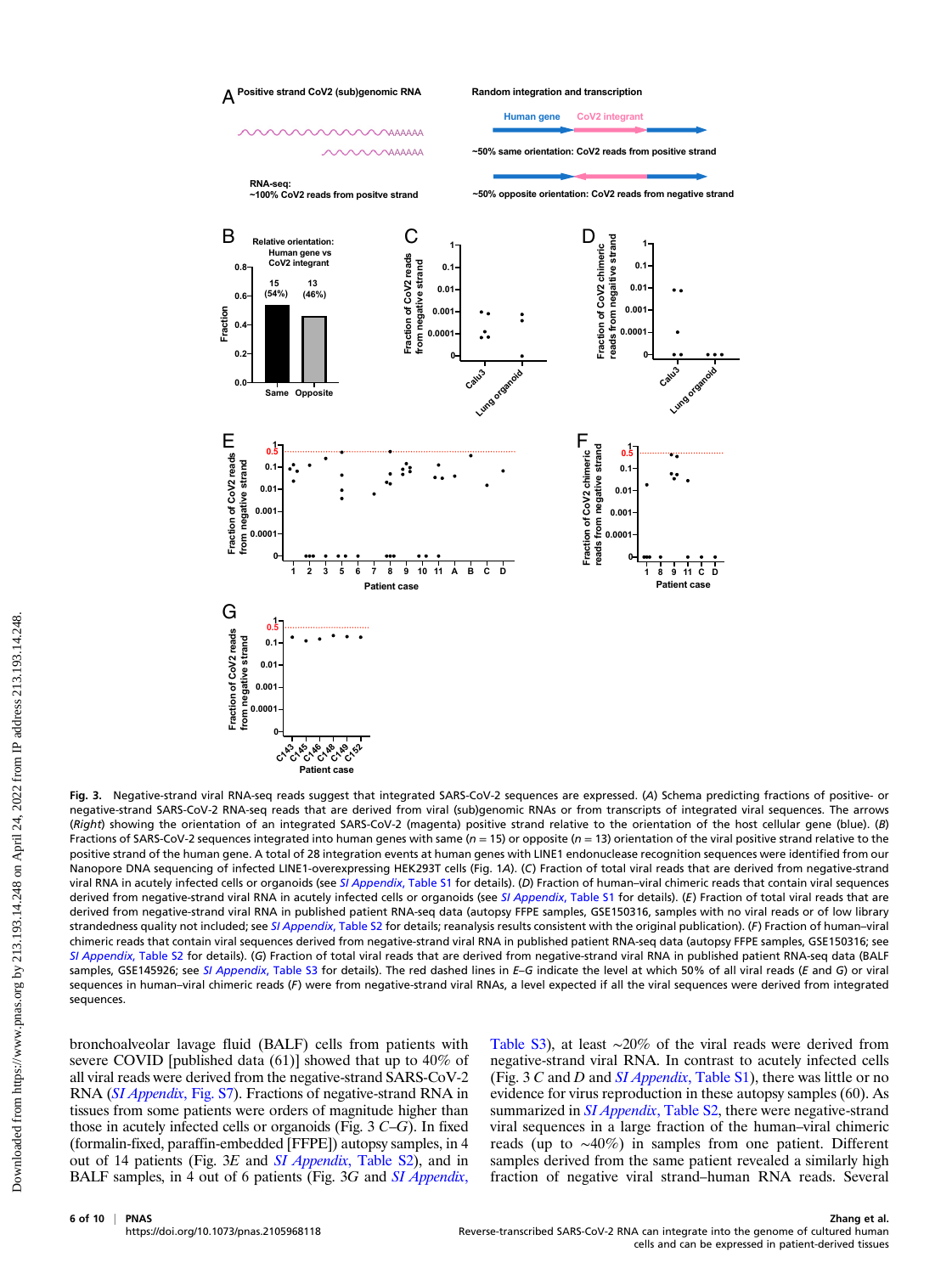other patient samples revealed lower fraction of negative viral strand RNA–human RNA chimeras, which were, however, still significantly higher than what was found in acutely infected cells (Fig.  $3 D$  and F and SI Appendix[, Table S1 and S2](https://www.pnas.org/lookup/suppl/doi:10.1073/pnas.2105968118/-/DCSupplemental)). Because the ability to identify viral–human chimeric reads using short-read RNA-seq is limited, our analysis failed to show significant numbers of chimeric reads in patient BALF samples ([SI Appen-](https://www.pnas.org/lookup/suppl/doi:10.1073/pnas.2105968118/-/DCSupplemental)dix[, Table S3](https://www.pnas.org/lookup/suppl/doi:10.1073/pnas.2105968118/-/DCSupplemental)). In summary, our data suggest that in some patientderived tissues, where the total number of SARS-CoV-2 sequencepositive cells may be small, a large fraction of the viral transcripts could have been transcribed from SARS-CoV-2 sequences integrated into the host genome.

#### Discussion

We present here evidence that SARS-CoV-2 sequences can be reverse-transcribed and integrated into the DNA of infected human cells in culture. For two of the integrants, we recovered "human–viral–human" chimeric reads encompassing a direct target site repeat (20 or 13 bp), and a consensus recognition site of the LINE1 endonuclease was present on both ends of the host DNA that flanked the viral sequences. These and other data are consistent with a target primed reverse transcription and retroposition integration mechanism (41, 42) and suggest that endogenous LINE1 RT can be involved in the reverse transcription and integration of SARS-CoV-2 sequences in the genomes of infected cells.

Approximately 30% of viral integrants analyzed in cultured cells lacked a recognizable nearby LINE1 endonuclease recognition site. Thus, it is also possible that integration can occur by another mechanism. Indeed, there is evidence that chimeric cDNAs can be produced in cells acutely infected with LCMV by copy choice with endogenous IAP elements during reverse transcription. This mechanism is expected to create a chimeric cDNA complementary to both LCMV and IAP. In some cases, the resulting chimeric cDNAs were integrated without the generation of a target site duplication (29). A recent study has also suggested that the interaction between coronavirus sequences and endogenous retrotransposon could be a potential viral integration mechanism (40).

It will be important, in follow-up studies, to demonstrate the presence of SARS-CoV-2 sequences integrated into the host genome in patient tissues. However, this will be technically challenging because only a small fraction of cells in any patient tissues are expected to be positive for viral sequences (61). Consistent with this notion, it has been estimated that only between 1 in 1,000 and 1 in 100,000 mouse cells infected with LCMV either in culture or in the animal carried viral DNA copies integrated into the genome (30). In addition, only a fraction of patients may carry SARS-CoV-2 sequences integrated in the DNA of some cells. However, with more than 140 million humans infected with SARS-CoV-2 worldwide (as of April, 2021), even a rare event could be of significant clinical relevance. It is also challenging to estimate the frequency of retrointegration events in cell culture assays since infected cells usually die and are lost before sample collection. For the same reason, no clonal expansion of integrated cells is expected in acute infection experiments. Moreover, the chance of integration at the same genomic locus in different patients/tissues may be low, due to a random integration process.

The presence of chimeric virus–host RNAs in cells cannot alone be taken as strong evidence for transcription of integrated viral sequences because template switching can happen during the reverse transcription step of cDNA library preparation. However, we found that only a very small fraction  $(0-1\%)$  of chimeric reads from acutely infected cells contained negativestrand viral RNA sequences, whereas, in the RNA-seq libraries prepared from some patients, the fraction of total viral reads, and the fraction of human–viral chimeric reads that were derived

from negative-strand SARS-CoV-2 RNAs was substantially higher. For retrotransposon-mediated integration events, the orientation of the reverse-transcribed SARS-CoV-2 RNA should be random with respect to the orientation of a host gene. Thus, for chimeric RNAs derived from integrated viral sequences, about half of the chimeric reads will link positive-strand host RNA sequences to negative-strand viral sequences. In some patient samples, negative-strand viral reads accounted for 40–50% of the total viral RNA sequences and a similar fraction of the chimeric reads contained negative-strand viral RNA sequences, suggesting that the majority if not all of the viral RNAs in these samples were derived from integrated viral sequences.

It is important to note that, because we have detected only subgenomic sequences derived mainly from the 3′ end of the viral genome integrated into the DNA of the host cell, infectious virus cannot be produced from such integrated subgenomic SARS-CoV-2 sequences. The possibility that SARS-CoV-2 sequences can be integrated into the human genome and expressed in the form of chimeric RNAs raises several questions for future studies. Do integrated SARS-CoV-2 sequences express viral antigens in patients and might these influence the clinical course of the disease? The available clinical evidence suggests that, at most, only a small fraction of the cells in patient tissues express viral proteins at a level that is detectable by immunohistochemistry. However, if a cell with an integrated and expressed SARS-CoV-2 sequences survives and presents a viral- or neoantigen after the infection is cleared, this might engender continuous stimulation of immunity without producing infectious virus and could trigger a protective response or conditions such as autoimmunity as has been observed in some patients (62, 63). The presence of LCMV sequences integrated in the genomes of acutely infected cells in mice led the authors to speculate that expression of such sequences "potentially represents a naturally produced form of DNA vaccine" (30). It is not known how many antigen-presenting cells are needed to elicit an antigen response, but derepressed LINE1 expression, induced by viral infection or by exposure to cytokines (38–40), may stimulate SARS-CoV-2 integration into the genome of infected cells in patients. More generally, our results suggest that integration of viral DNA in somatic cells may represent a consequence of a natural infection that could play a role in the effects of other common diseasecausing RNA viruses such as dengue, Zika, or influenza virus.

Our results may also be relevant for current clinical trials of antiviral therapies (64). If integration and expression of viral RNA are fairly common, reliance on extremely sensitive PCR tests to determine the effect of treatments on viral replication and viral load may not always reflect the ability of the treatment to fully suppress viral replication because the PCR assays may detect viral transcripts that derive from viral DNA sequences that have been stably integrated into the genome rather than infectious virus.

#### Materials and Methods

Cell Culture and Plasmid Transfection. HEK293T cells were obtained from ATCC (CRL-3216) and cultured in DMEM supplemented with 10% heat-inactivated FBS (HyClone; SH30396.03) and 2 mM L-glutamine (MP Biomedicals; IC10180683) following ATCC's method. Calu3 cells were obtained from ATCC (HTB-55) and cultured in EMEM (ATCC; 30-2003) supplemented with 10% heat-inactivated FBS (HyClone; SH30396.03) following ATCC's method.

Plasmids for human LINE1 expression, pBS-L1PA1-CH-mneo (CMV-LINE-1), was a gift from Astrid Roy-Engel, Tulane University Health Sciences Center, New Orleans, LA (Addgene plasmid #51288 ; <http://addgene.org/51288>; RRID:Addgene\_51288) (65); EF06R (5′UTR-LINE-1) was a gift from Eline Luning Prak, University of Pennsylvania, Philadelphia, PA (Addgene plasmid #42940 ; <http://addgene.org/42940>; RRID:Addgene\_42940) (66). Transfection was done with Lipofectamine 3000 (Invitrogen; L3000001) following manufacturer's protocol.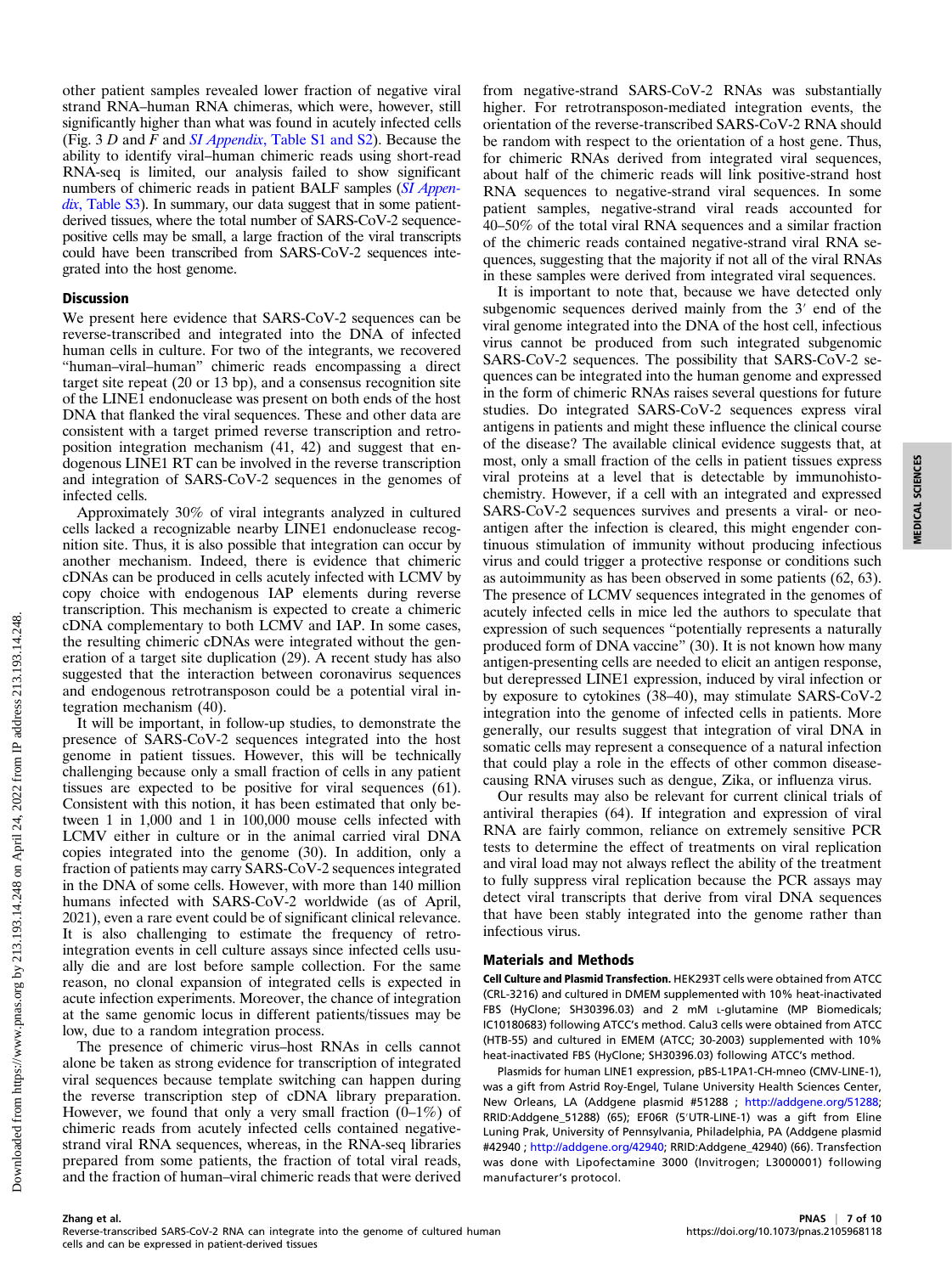SARS-CoV-2 Infection. SARS-CoV-2 USA-WA1/2020 (GenBank: MN985325.1) was obtained from BEI Resources and expanded and tittered on Vero cells. Cells were infected in DMEM plus 2% FBS for 48 h using a multiplicity of infection (MOI) of 0.5 for infection of HEK293T cells and an MOI of 1 or 2 for Calu3 cells. All sample processing and harvest with infectious virus were done in the BSL3 facility at the Ragon Institute.

Nucleic Acids Extraction and PCR Assay. Cellular DNA extraction was done using a published method (31). For purification of genomic DNA, total cellular DNA was fractionated on a 0.4% (wt/vol) agarose/1× TAE gel for 1.5 h with a 3 V/cm voltage, with λ DNA-HindIII Digest (NEB; N3012S) as size markers. Large fragments (>23.13 kb) were cut out, frozen in −80 °C, and then crushed with a pipette tip. Three volumes (vol/wt) of high T-E buffer (10 mM Tris–10 mM EDTA, pH 8.0) were added, and then NaCl was added to give a final concentration of 200 mM. The gel solution was heated at 70 °C for 15 min with constant mixing and then extracted with phenol:chloroform:isoamyl alcohol (25:24:1, vol/vol/vol) (Life Technologies; 15593031) and chloroform:isoamyl alcohol 24:1 (Sigma; C0549-1PT). DNA was precipitated by the addition of sodium acetate and isopropyl alcohol. For samples with low DNA concentration, glycogen (Life Technologies; 10814010) was added as a carrier to aid precipitation.

RNA extraction was done with RNeasy Plus Micro Kit (Qiagen; 74034) following manufacturer's protocol.

To detect DNA copies of SARS-CoV-2 sequences, we chose four NC gene-targeting PCR primer sets that are used in COVID-19 tests [[SI Appendix](https://www.pnas.org/lookup/suppl/doi:10.1073/pnas.2105968118/-/DCSupplemental), Fig. [S1](https://www.pnas.org/lookup/suppl/doi:10.1073/pnas.2105968118/-/DCSupplemental)A, primer source from World Health Organization (67), modified to match the genome version of NC\_045512.2]. See [SI Appendix](https://www.pnas.org/lookup/suppl/doi:10.1073/pnas.2105968118/-/DCSupplemental), Table S4 for PCR primer sequences used in this study. PCR was done using AccuPrime Taq DNA Polymerase, high fidelity (Life Technologies; 12346094). PCR products were run on 1% or 2% (wt/vol) agarose gel to show amplifications.

Nanopore DNA Sequencing and Analysis. A total of 1.6 μg of DNA extracted from HEK293T cells transfected with the pBS-L1PA1-CH-mneo (CMV-LINE-1) plasmid and infected with SARS-CoV-2 was used to make a sequencing library with the SQK-LSK109 kit (Oxford Nanopore Technologies) and sequenced on one R9 PromethION flowcell (FLO-PRO002) for 3 d and 5 min. The sequencing data were base-called using Guppy 4.0.11 (Oxford Nanopore Technologies) using the high-accuracy model.

Nanopore reads were mapped using minimap2 (68) (version 2.15) with parameters "-p 0.3 -ax map-ont" and a fasta file containing the human genome sequence from ENSEMBL release 93 ([ftp://ftp.ensembl.org/pub/release-93/fasta/](ftp://ftp.ensembl.org/pub/release-93/fasta/homo_sapiens/dna/Homo_sapiens.GRCh38.dna.primary_assembly.fa.gz) [homo\\_sapiens/dna/Homo\\_sapiens.GRCh38.dna.primary\\_assembly.fa.gz\)](ftp://ftp.ensembl.org/pub/release-93/fasta/homo_sapiens/dna/Homo_sapiens.GRCh38.dna.primary_assembly.fa.gz) concatenated to the SARS-CoV-2 sequence, GenBank ID: MN988713.1, "Severe acute respiratory syndrome coronavirus 2 isolate SARS-CoV-2/human/USA/IL-CDC-IL1/ 2020, complete genome." From the SAM file, we selected all the sequences that mapped to the viral genome and divided them into groups based on the human chromosomes they mapped to. We blasted the selected sequences, using blastn, against a BLAST database made with the human and virus sequences described above. We parsed the blast output into a text file containing one row per high-scoring segment pair (HSP) with a custom perl script. We further filtered that file, for each sequence, by selecting all the viral HSPs and the top three human HSPs. We inspected those files visually to identify sequences containing human–viral–human or human–viral junctions. For a few sequences, longer than 30 kb, we inspected the top 15 human HSPs. Additionally, we visually inspected all the identified reads containing human and viral sequences by the University of California, Santa Cruz (UCSC) BLAT (69) tool. Due to errors in Nanopore sequencing and/or base-calling, artifactual "hybrid sequences" exist in a subset of these reads, sometimes with Watson and Crick strands from the same DNA fragment present in the same read. Therefore, we only focused on chimeric sequences showing clear human–viral junctions and analyzed known LINE1-mediated retroposition features such as target-site duplications and LINE1 endonuclease recognition sequences for evidence of integration.

Tn5 Tagmentation-Mediated Integration Site Enrichment. We used a tagmentationbased method to enrich for viral integration sites (47, 48). Briefly, we used Tn5 transposase (Diagenode; C01070010) to randomly tagment the cellular DNA with adapters (adapter A, the Illumina Nextera system). Tagmentation was done using 100 ng of DNA for 10 min at 55 °C, followed by stripping off the Tn5 transposase from the DNA with SDS. We used a reverse primer targeting the near-5′ end of SARS-CoV-2 NC gene (CCAAGACGCAGTATTATTGGGTAAA) or a forward primer targeting the near-3′ end of SARS-CoV-2 genome (CTTGTGCAG-AATGAATTCTCGTAACT) to linearly amplify (PCR0, 45 cycles) the tagmented DNA fragments containing viral sequences. We took the product of PCR0 and amplified the DNA fragments containing adapter and viral sequences (potential integration sites) using 15–20 cycles of PCR1, with a barcoded (i5) Nextera primer (AATGATACGGCGACCACCGAGATCTACACNNNNNNNNTCGTCGGCAGCGTC, NNNNNNNN indicates the barcode) against the adapter sequence and a viral primer. The viral primer was designed to either target the near-5′ end of SARS-CoV-2 NC gene (GTCTCGTGGGCTCGGAGATGTGTATAAGAGACAGGCCGAC GTTGTTTTGATCG, viral sequence underlined) or target the near-3′ end of SRAS-CoV-2 genome (GTCTCGTGGGCTCGGAGATGTGTATAAGAGACAGCGCGGA GTACGATCGAGTG, viral sequence underlined). The viral primer also contained an adapter sequence for further PCR amplification. We amplified the PCR1 product by 15–20 cycles of PCR2, using a short primer (AATGATACGGCGACCACC GA) against the i5 Nextera primer sequence and a barcoded (i7) Nextera primer (CAAGCAGAAGACGGCATACGAGATNNNNNNNNGTCTCGTGGGCTCGG,

NNNNNNNN indicates the barcode) against the adapter sequence introduced by the viral primer in PCR1. The final product of the PCR2 amplification was fractionated on 1.5% agarose gel (Sage Science; HTC1510) with PippinHT (Sage Science; HTP0001) and 500- to 1,000-bp pieces were selected for Illumina pairedend sequencing. All three PCR steps (PCR0–PCR2) were done with KAPA HiFi HotStart ReadyMix (KAPA;KK2602).

Illumina DNA Sequencing and Analysis. We constructed libraries for HEK293T cell whole-genome sequencing using the Tn5-based Illumina DNA Prep kit (Illumina; 20018704). The whole-genome sequencing libraries or the libraries from Tn5-mediated integration site enrichment after sizing (described above) were subjected to Illumina sequencing. qPCR was used to measure the concentrations of each library using KAPA qPCR library quant kit according to the manufacturer's protocol. Libraries were then pooled at equimolar concentrations, for each lane, based on qPCR concentrations. The pooled libraries were denatured using the Illumina protocol. The denatured libraries were loaded onto an SP flowcell on an Illumina NovaSeq 6000 and run for  $2 \times 150$  cycles according to the manufacturer's instructions. Fastq files were generated and demultiplexed with the bcl2fastq Conversion Software (Illumina).

To identify human–SARS-CoV-2 chimeric DNA reads, raw sequencing reads were aligned with STAR (70) (version 2.7.1a) to a human plus SARS-CoV-2 genome made with a fasta file containing the human genome sequence version hg38 with no alternative chromosomes concatenated to the SARS-CoV-2 sequence from National Center for Biotechnology Information (NCBI) reference sequence NC\_045512.2. The following STAR parameters were used to call chimeric reads: -alignIntronMax 1 \–chimOutType Junctions SeparateSAMold WithinBAM HardClip \–chimScoreJunctionNonGTAG 0 \–alignSJstitchMismatchNmax -1–1 -1–1 \–chimSegmentMin 25 \–chimJunctionOverhangMin 25 \–outSAMtype BAM SortedByCoordinate. We extracted viral reads from the generated BAM file by samtools (71) (version 1.11) using command: samtools view -b Aligned.sortedByCoord.out.bam NC\_045512v2 > NC\_Aligned.sortedBy-Coord.out.bam. We extracted human–viral chimeric reads by using the read names from the STAR generated Chimeric.out.junction file to get the read alignments from the STAR generated Chimeric.out.sam file by Picard [\(http://](http://broadinstitute.github.io/picard) [broadinstitute.github.io/picard](http://broadinstitute.github.io/picard)), using command: java -jar picard.jar Filter-SamReads I = Chimeric.out.sam O = hv-Chimeric.out.sam READ\_LIST\_FILE = hv- $Chimeric.out.$ junction.ids  $FILTER = includeReadList.$  We further confirmed each of the chimeric reads and filtered out any unconvincing reads (too short or aligned to multiple sites of the human genome) by visual inspection with the UCSC BLAT (69) tool. We also loaded the STAR generated Aligned. sortedByCoord.out.bam file or the NC\_Aligned.sortedByCoord.out.bam file containing extracted viral reads to the UCSC browser SARS-CoV-2 genome (NC\_045512.2) to search for additional chimeric reads that were missed by the STAR chimeric calling method. To generate genome coverage file, we used the bamCoverage from the deepTools suite (72) (version 3.5.0) to convert the STAR generated Aligned.sortedByCoord.out.bam file to a bigwig file binned at 10 bp, using command: bamCoverage -b Aligned.sortedByCoord.out.bam -o Aligned.sortedByCoord.out.bw–binSize 10.

RNA-Seq and Analysis. To identify human–SARS-CoV-2 chimeric reads, published RNA-seq data were downloaded from Gene Expression Omnibus (GEO) with the accession numbers GSE147507 (50), GSE153277 (51), GSE156754 (52), GSE157852 (53), GSE153684 (54), and GSE154998 (55) (summarized in [SI Appendix](https://www.pnas.org/lookup/suppl/doi:10.1073/pnas.2105968118/-/DCSupplemental), Fig. S5C). Raw sequencing reads were aligned with STAR (70) (version 2.7.1a) to human plus SARS-CoV-2 genome and transcriptome made with a fasta file containing the human genome sequence version hg38 with no alternative chromosomes concatenated to the SARS-CoV-2 sequence from NCBI reference sequence NC\_045512.2, and a gtf file containing the human gene annotations from ENSEMBL version GRCh38.97 concatenated to the SARS-CoV-2 gene annotations from NCBI [\(http://hgdownload.soe.ucsc.edu/goldenPath/wuh-](http://hgdownload.soe.ucsc.edu/goldenPath/wuhCor1/bigZips/genes/)[Cor1/bigZips/genes/](http://hgdownload.soe.ucsc.edu/goldenPath/wuhCor1/bigZips/genes/)). The following STAR parameters (56) were used to call chi-meric reads unless otherwise specified ([SI Appendix](https://www.pnas.org/lookup/suppl/doi:10.1073/pnas.2105968118/-/DCSupplemental), Fig. S5C):-chimOutType Junctions SeparateSAMold WithinBAM HardClip \–chimScoreJunctionNonGTAG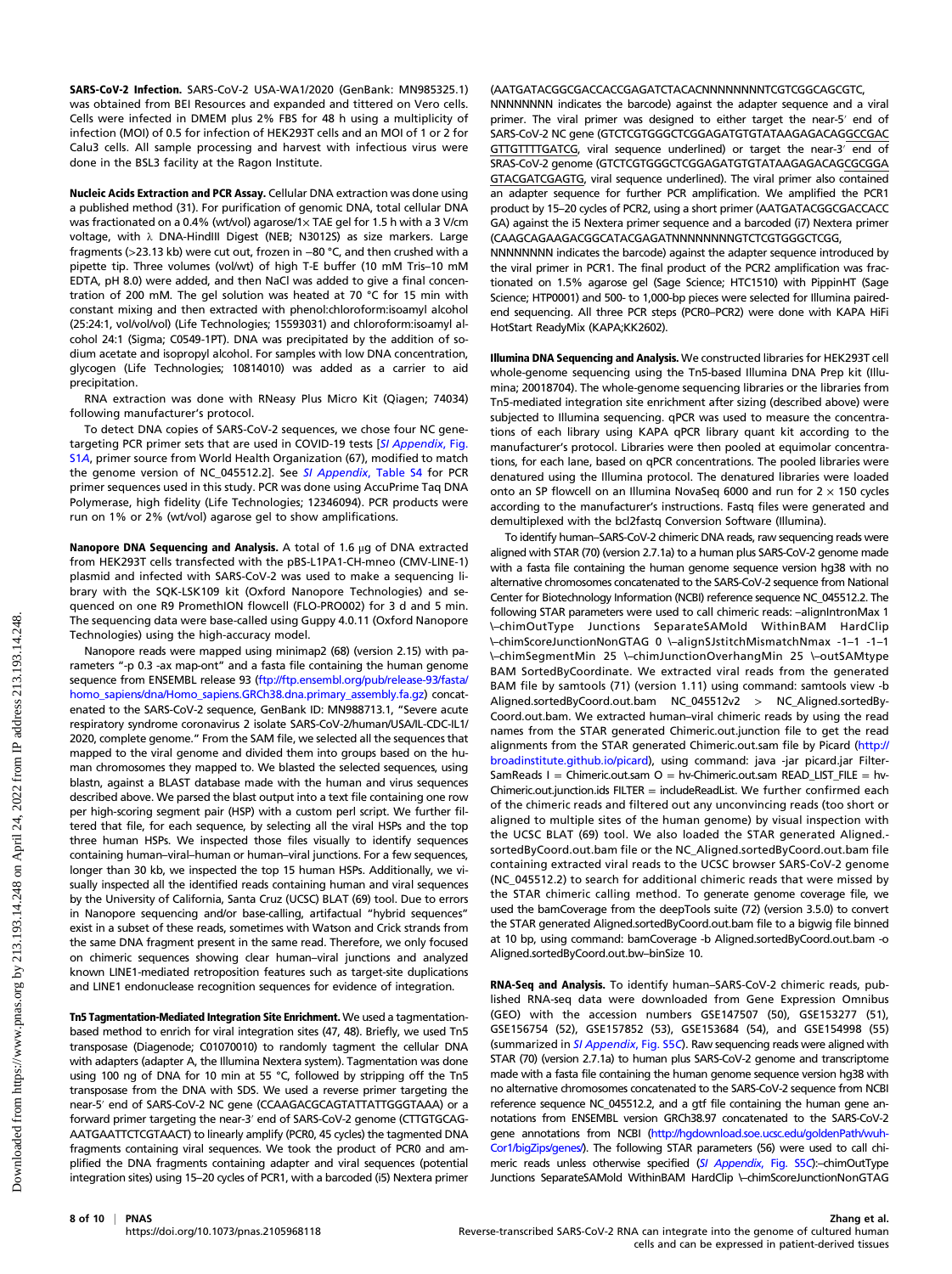0 \–alignSJstitchMismatchNmax -1–1 -1–1 \–chimSegmentMin 50 \–chimJunctionOverhangMin 50.

For RNA-seq strandedness analysis, we generated RNA-seq data using RNA from SARS-CoV-2–infected Calu3 cells. Stranded libraries were constructed with the Kapa mRNA HyperPrep kit (Roche; 08098115702). Libraries were qPCR'ed using a KAPA qPCR library quant kit as per manufacturer's protocol. Libraries were then pooled at equimolar concentrations, for each lane, based on qPCR concentrations. The pooled libraries were denatured using the Illumina protocol. The denatured libraries were loaded onto an HiSeq 2500 (Illumina) and sequenced for 120 cycles from one end of the fragments. Basecalls were performed using Illumina offline basecaller (OLB) and then demultiplexed. We downloaded published RNA-seq data (stranded libraries) from GEO with the accession numbers GSE147507 (50) (Calu3, [SI Appendix](https://www.pnas.org/lookup/suppl/doi:10.1073/pnas.2105968118/-/DCSupplemental), [Table S1](https://www.pnas.org/lookup/suppl/doi:10.1073/pnas.2105968118/-/DCSupplemental)), GSE148697 (58) (lung organoids, [SI Appendix](https://www.pnas.org/lookup/suppl/doi:10.1073/pnas.2105968118/-/DCSupplemental), Table S1), and GSE150316 (60) (patient FFPE tissues, [SI Appendix](https://www.pnas.org/lookup/suppl/doi:10.1073/pnas.2105968118/-/DCSupplemental), Table S2). Raw RNA-seq reads were aligned as described above, using parameters–chimSegmentMin 30 \–chimJunctionOverhangMin 30 to call chimeric reads. We extracted total viral reads and human–viral chimeric reads as described above. We convert the viral read BAM files into Bed files using the bamToBed utility in BEDTools (73). We then counted the total and stranded read numbers in the converted BED files.

Published single-cell RNA-seq data were downloaded from GEO with the accession number GSE145926 (61) (patient BALF samples, [SI Appendix](https://www.pnas.org/lookup/suppl/doi:10.1073/pnas.2105968118/-/DCSupplemental), Table S3). For bulk analysis, duplicate reads with the same read1 (UMI) and read2 se-quences in raw fastq files were removed by dedup\_hash [\(https://github.com/](https://github.com/mvdbeek/dedup_hash) [mvdbeek/dedup\\_hash\)](https://github.com/mvdbeek/dedup_hash). Then the pool of read2 were aligned as described above, using parameters –chimSegmentMin 30 \–chimJunctionOverhangMin 30 to call chimeric reads. Read strandedness was analyzed as described above. For singlecell analysis, we generated a custom genome by Cell Ranger (10× Genomics Cell Ranger 3.0.2) (74) mkref, using a fasta file containing the human genome

- 1. Korean Disease Control and Prevention Agency, Findings from investigation and analysis of re-positive cases. [https://www.kdca.go.kr/board/board.es?mid](https://www.kdca.go.kr/board/board.es?mid=a30402000000&bid=0030)=a30402000000&bid=0030. Accessed 12 June 2020.
- 2. J. Bullard et al., Predicting infectious severe acute respiratory syndrome coronavirus 2 from diagnostic samples. Clin. Infect. Dis. 71, 2663–2666 (2020).
- 3. X. He et al., Temporal dynamics in viral shedding and transmissibility of COVID-19. Nat. Med. 26, 672–675 (2020).
- 4. N. Li, X. Wang, T. Lv, Prolonged SARS-CoV-2 RNA shedding: Not a rare phenomenon. J. Med. Virol. 92, 2286–2287 (2020).
- 5. M. J. Mina, R. Parker, D. B. Larremore, Rethinking COVID-19 test sensitivity—a strategy for containment. N. Engl. J. Med. 383, e120 (2020).
- 6. N. Sethuraman, S. S. Jeremiah, A. Ryo, Interpreting diagnostic tests for SARS-CoV-2. JAMA 323, 2249–2251 (2020).
- 7. J.-R. Yang et al., Persistent viral RNA positivity during the recovery period of a patient with SARS-CoV-2 infection. J. Med. Virol. 92, 1681–1683 (2020).
- 8. J. An et al., Clinical characteristics of recovered COVID-19 patients with re-detectable positive RNA test. Ann. Transl. Med. 8, 1084 (2020).
- 9. D. Chen et al., Recurrence of positive SARS-CoV-2 RNA in COVID-19: A case report. Int. J. Infect. Dis. 93, 297–299 (2020).
- 10. L. Lan et al., Positive RT-PCR test results in patients recovered from COVID-19. JAMA 323, 1502–1503 (2020).
- 11. D. Loconsole et al., Recurrence of COVID-19 after recovery: A case report from Italy. Infection 48, 965–967 (2020).
- 12. J. Lu et al., Clinical, immunological and virological characterization of COVID-19 patients that test re-positive for SARS-CoV-2 by RT-PCR. EBioMedicine 59, 102960 (2020).
- 13. S. Luo, Y. Guo, X. Zhang, H. Xu, A follow-up study of recovered patients with COVID-19 in Wuhan, China. Int. J. Infect. Dis. 99, 408–409 (2020).
- 14. G. Ye et al., Clinical characteristics of severe acute respiratory syndrome coronavirus 2 reactivation. J. Infect. 80, e14–e17 (2020).
- 15. R. Wölfel et al., Virological assessment of hospitalized patients with COVID-2019. Nature 581, 465–469 (2020).
- 16. M. Cevik et al., SARS-CoV-2, SARS-CoV, and MERS-CoV viral load dynamics, duration of viral shedding, and infectiousness: A systematic review and meta-analysis. Lancet Microbe 2, e13–e22 (2021).
- 17. A. L. Rasmussen, S. V. Popescu, SARS-CoV-2 transmission without symptoms. Science 371, 1206–1207 (2021).
- 18. K. K. To et al., COVID-19 re-infection by a phylogenetically distinct SARS-coronavirus-2 strain confirmed by whole genome sequencing. Clin. Infect. Dis., 10.1093/cid/ciaa1275 (2020).
- 19. J. Huang et al., Recurrence of SARS-CoV-2 PCR positivity in COVID-19 patients: A single center experience and potential implications. medRxiv [Preprint] (2020). [https://](https://doi.org/10.1101/2020.05.06.20089573) [doi.org/10.1101/2020.05.06.20089573](https://doi.org/10.1101/2020.05.06.20089573) (Accessed 6 June 2020).
- 20. B. Yuan et al., Recurrence of positive SARS-CoV-2 viral RNA in recovered COVID-19 patients during medical isolation observation. Sci. Rep. 10, 11887 (2020).
- 21. P. V'Kovski, A. Kratzel, S. Steiner, H. Stalder, V. Thiel, Coronavirus biology and replication: Implications for SARS-CoV-2. Nat. Rev. Microbiol. 19, 155–170 (2021).
- 22. L. Alanagreh, F. Alzoughool, M. Atoum, The human coronavirus disease COVID-19: Its origin, characteristics, and insights into potential drugs and its mechanisms. Pathogens 9, 331 (2020).

cells and can be expressed in patient-derived tissues

sequence from ENSEMBL release 93 [\(ftp://ftp.ensembl.org/pub/release-93/fasta/](ftp://ftp.ensembl.org/pub/release-93/fasta/homo_sapiens/dna/Homo_sapiens.GRCh38.dna.primary_assembly.fa.gz) [homo\\_sapiens/dna/Homo\\_sapiens.GRCh38.dna.primary\\_assembly.fa.gz\)](ftp://ftp.ensembl.org/pub/release-93/fasta/homo_sapiens/dna/Homo_sapiens.GRCh38.dna.primary_assembly.fa.gz) concatenated to the SARS-CoV-2 sequence, GenBank ID: MN988713.1, and a gtf file containing human and viral annotations. Read mapping, assigning reads to cell barcodes and removing PCR duplicates were done with Cell Ranger (10x Genomics Cell Ranger 4.0.0) (74) count, using the custom genome described above. We processed the counts using Seurat (version 3.2.2) (75). We removed cells that had less than 200 genes detected or more than 20% of transcript counts deriving from the mitochondria. For each cell, we counted the number of reads mapping to either the positive or negative viral strand.

Data Availability. All data supporting the findings of this study are available within the article and supporting information. All sequencing data generated in this study have been deposited to the Sequence Read Archive, [https://www.](https://www.ncbi.nlm.nih.gov/sra) [ncbi.nlm.nih.gov/sra](https://www.ncbi.nlm.nih.gov/sra) (accession no. [PRJNA721333\)](https://www.ncbi.nlm.nih.gov/bioproject/?term=PRJNA721333). All published data analyzed in this study are cited in this article with accession methods provided in Materials and Methods.

ACKNOWLEDGMENTS. We thank members in the laboratories of R.J. and R.A.Y. and other colleagues from Whitehead Institute and Massachusetts Institute of Technology (MIT) for helpful discussions and resources. We thank Thomas Volkert and staff from the Whitehead genomics core, and Stuart Levine from the MIT/Koch Institute BioMicro center for sequencing support. We thank Lorenzo Bombardelli for sharing protocol and advice for Tn5 tagmentationmediated integration enrichment sequencing. We thank Jerold Chun, Inder Verma, Joseph Ecker, and Daniel W. Bellott for discussion and suggestions. This work was supported by grants from the NIH to R.J. (1U19AI131135-01; 5R01MH104610-21) and by a generous gift from Dewpoint Therapeutics and from Jim Stone. S.H.H. was supported by the Intramural Research Program of the Center for Cancer Research of the National Cancer Institute. Finally, we thank Nathans Island for inspiration.

23. E. de Wit, N. van Doremalen, D. Falzarano, V. J. Munster, SARS and MERS: Recent insights into emerging coronaviruses. Nat. Rev. Microbiol. 14, 523–534 (2016).

MEDICAL SCIENCES

**MEDICAL SCIENCES** 

- 24. A. R. Fehr, S. Perlman, Coronaviruses: An overview of their replication and pathogenesis. Methods Mol. Biol. 1282, 1–23 (2015).
- 25. V. A. Belyi, A. J. Levine, A. M. Skalka, Unexpected inheritance: Multiple integrations of ancient bornavirus and ebolavirus/marburgvirus sequences in vertebrate genomes. PLoS Pathog. 6, e1001030 (2010).
- 26. M. Horie et al., Endogenous non-retroviral RNA virus elements in mammalian genomes. Nature 463, 84–87 (2010).
- 27. M. Horie, K. Tomonaga, Non-retroviral fossils in vertebrate genomes. Viruses 3, 1836–1848 (2011).
- 28. A. Shimizu et al., Characterisation of cytoplasmic DNA complementary to nonretroviral RNA viruses in human cells. Sci. Rep. 4, 5074 (2014).
- 29. M. B. Geuking et al., Recombination of retrotransposon and exogenous RNA virus results in nonretroviral cDNA integration. Science 323, 393–396 (2009).
- 30. P. Klenerman, H. Hengartner, R. M. Zinkernagel, A non-retroviral RNA virus persists in DNA form. Nature 390, 298–301 (1997).
- 31. M. H. Lee et al., Somatic APP gene recombination in Alzheimer's disease and normal neurons. Nature 563, 639–645 (2018).
- 32. C. R. Huang, K. H. Burns, J. D. Boeke, Active transposition in genomes. Annu. Rev. Genet. 46, 651–675 (2012).
- 33. H. H. Kazazian Jr, J. V. Moran, Mobile DNA in health and disease. N. Engl. J. Med. 377, 361–370 (2017).
- 34. J. M. Coffin, H. Fan, The discovery of reverse transcriptase. Annu. Rev. Virol. 3, 29–51 (2016).
- 35. M. De Cecco et al., L1 drives IFN in senescent cells and promotes age-associated inflammation. Nature 566, 73–78 (2019).
- 36. B. Rodriguez-Martin et al.; PCAWG Structural Variation Working Group; PCAWG Consortium, Pan-cancer analysis of whole genomes identifies driver rearrangements promoted by LINE-1 retrotransposition. Nat. Genet. 52, 306–319 (2020).
- 37. E. C. Scott et al., A hot L1 retrotransposon evades somatic repression and initiates human colorectal cancer. Genome Res. 26, 745–755 (2016).
- 38. R. B. Jones et al., LINE-1 retrotransposable element DNA accumulates in HIV-1-infected cells. J. Virol. 87, 13307–13320 (2013).
- 39. M. G. Macchietto, R. A. Langlois, S. S. Shen, Virus-induced transposable element expression up-regulation in human and mouse host cells. Life Sci. Alliance 3, e201900536 (2020).
- 40. Y. Yin, X. Z. Liu, X. He, L. Q. Zhou, Exogenous coronavirus interacts with endogenous retrotransposon in human cells. Front. Cell. Infect. Microbiol. 11, 609160 (2021).
- 41. H. Kaessmann, N. Vinckenbosch, M. Long, RNA-based gene duplication: Mechanistic and evolutionary insights. Nat. Rev. Genet. 10, 19–31 (2009).
- 42. S. Lanciano, G. Cristofari, Measuring and interpreting transposable element expression. Nat. Rev. Genet. 21, 721–736 (2020).
- 43. T. A. Morrish et al., DNA repair mediated by endonuclease-independent LINE-1 retrotransposition. Nat. Genet. 31, 159–165 (2002).
- 44. J. C. Venter et al., The sequence of the human genome. Science 291, 1304-1351 (2001).